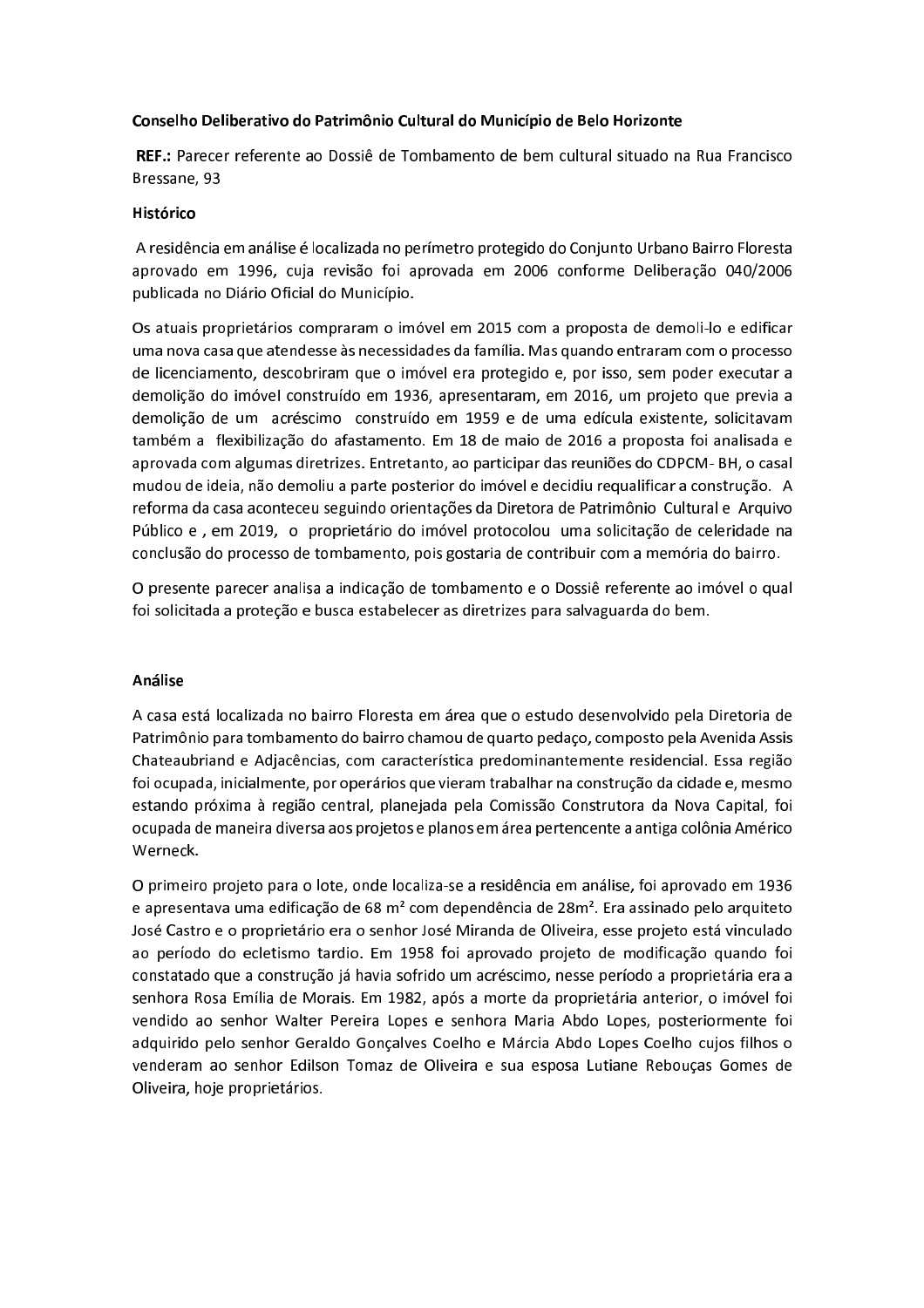Os atuais proprietários fizeram uma reforma na residência, seguindo orientações da Diretoria de Patrimônio, na qual o imóvel sofreu inúmeras modificações, mas de acordo com o Dossiê de Tombamento a "edificação preserva importantes referências do projeto original e da sua história. Notam-se intervenções muito respeitosas que dialogam harmoniosamente com as principais características e de elementos de composição originais da casa protegida pelo Patrimônio Cultural". A casa mantém dentre várias referências originais a fachada frontal e a implantação que são elementos importantes na relação deste imóvel com a história do bairro Floresta, mantendo características semelhantes a outras construções da mesma região, como ocupação horizontalizada. O bem cultural é um representante da história da ocupação inicial, quando o bairro foi considerado semelhante a uma pequena cidade e era ocupado por diversidade de pessoas que construíram um bairro também com uma arquitetura diversa.

Segundo os técnicos responsáveis pela elaboração do dossiê, o bem cultural representa o gosto dos belo-horizontinos das décadas de 1930-40 e tem valor histórico por ser representativo da ocupação inicial do Bairro Floresta, possibilitando a discussão de um modo de vida da população das camadas médias da cidade da primeira metade do século XX.

O dossiê apresenta as seguintes orientações caso o bem seja protegido com o tombamento específico:

1. Fica proibida a construção de elementos que impeçam ou reduzam a visibilidade do bem tombado, conforme previsto no art. 17 da Lei Municipal n.º 3.802 de 06 de julho de 1984. Devese buscar valorizar a visibilidade do referido bem no contexto imediato, promovendo a sua inserção na paisagem urbana.

2. Manutenção da volumetria bem como das fachadas e das características estilísticas da edificação com preservação das águas da cobertura;

3. Manutenção dos revestimentos, materiais e técnicas originais, esquadrias e gradis de portas e janelas, tanto quanto possível;

4. Manutenção e preservação dos vãos de portas e de janelas originais, de relevos e dos elementos decorativos das fachadas, bem como dos detalhes ornamentais e outras técnicas aplicados na edificação (lajes, alvenarias, vãos e esquadrias de janelas e portas);

5. Manutenção da visibilidade das fachadas das ruas Francisco Bressane e Teixeira Soares, com possibilidade de utilização no fechamento do mesmo padrão das grades adotadas para os vãos do bem cultural para o caso de uma reforma no futuro;

6. Preventiva e periodicamente, deverá ser feita a verificação do estado de conservação da estrutura da cobertura e do sistema de drenagem pluvial, incluindo madeirame, telhas, rufos e calhas assim como reparos na cobertura, nas calhas e nos beirais a fim de sanar causas de infiltrações que possam colocar em risco a integridade do imóvel;

7. Para o caso de construção de nova edificação em áreas adjacentes, fica estabelecida a altura do bem tombado como referência para a nova edificação e um afastamento mínimo de 5,0 metros do bem tombado:

8. Novas intervenções ou aspectos referentes à requalificação do bem deverão ser definidos a partir de vistoria prévia, com supervisão da equipe técnica da Diretoria de Patrimônio Cultural/DIPC e aprovação do Conselho Deliberativo do Patrimônio Cultural do Município de Belo Horizonte - CDPCM-BH: